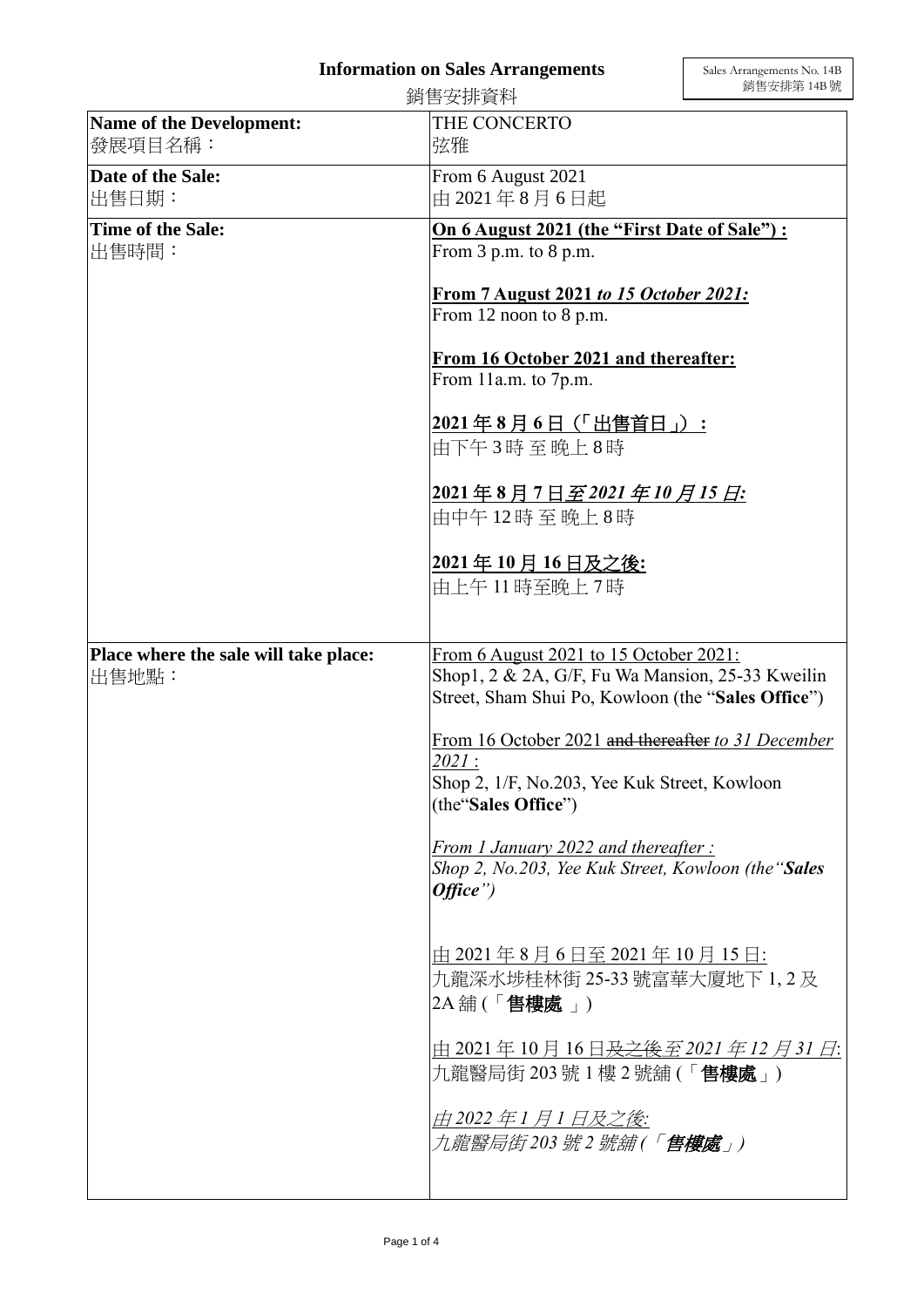**Number of specified residential properties** 2 **that will be offered to be sold:** 將提供出售的指明住宅物業的數目

**Description of the residential properties that will be offered to be sold:** 將提供出售的指明住宅物業的描述:

The following flats 以下單位: 23A, 23D

**The method to be used to determine the order of priority in which each of the persons interested in purchasing any of the specified residential properties may select the residential property that the person wishes to purchase:** 

將會使用何種方法,決定有意購買該等指明住宅物業的每名人士可揀選其意欲購買的住宅 物業的優先次序:

1. General provisions:

一般規定:

- 1.1 Where more than one specified residential property is covered in one preliminary agreement for sale and purchase, the purchaser of each such specified residential property shall comprise the same person or the same group of persons. 如同一份臨時買賣合約包括多於一個指明住宅物業,每一該等指明住宅物業之買 方須由同一人士或同一組人士構成。
- 1.2 In case of any dispute, the Vendor reserves its right to allocate any specified residential properties to any interested person by any method (including balloting). 如有任何爭議,賣方保留最終決定權以任何方式(包括抽籤)自行分配任何指明 住宅物業予任何有意欲購買的人士。
- 1.3 The Vendor will not entertain any request for addition, removal or modification of purchaser(s) once a Preliminary Agreement for Sale and Purchase has been executed. 臨時買賣合約一經簽署,賣方不接受任何加入、減去或改動買方之要求。
- 1.4 The Vendor also reserves its right to specify and adjust the time of any balloting or selection of residential properties in accordance with the progress of confirmation and verification of identities of registrants or carrying out other procedures. 賣方保留最終決定權因應確認和核實登記人身份和其他程序之進度指定和調整任 何抽籤或揀選住宅物業時間。
- 2. On First Date of Sale: 於出售首日:
	- 2.1 Interested persons shall carry out attendance registration (personally or through a duly authorized attorney of that registrant) at the Sales Office during the following attendance registration period: 3:00 p.m.to 3:30 p.m. on the First Date of Sale. An interested person so registered will be referred to as a "Registrant". When carrying out the attendance registration, an interested person shall indicate which specified residential property(ies) that person intends to select and purchase.

有興趣認購人士須(親身或透過其妥為授權之受權人)於下述報到時段,即出售首 日下午3時正至下午3時30分,於售樓處報到登記。完成上述登記之有興趣認購人 士稱為「登記人」。於報到登記時,有興趣認購人士須表明意欲揀選及購買哪一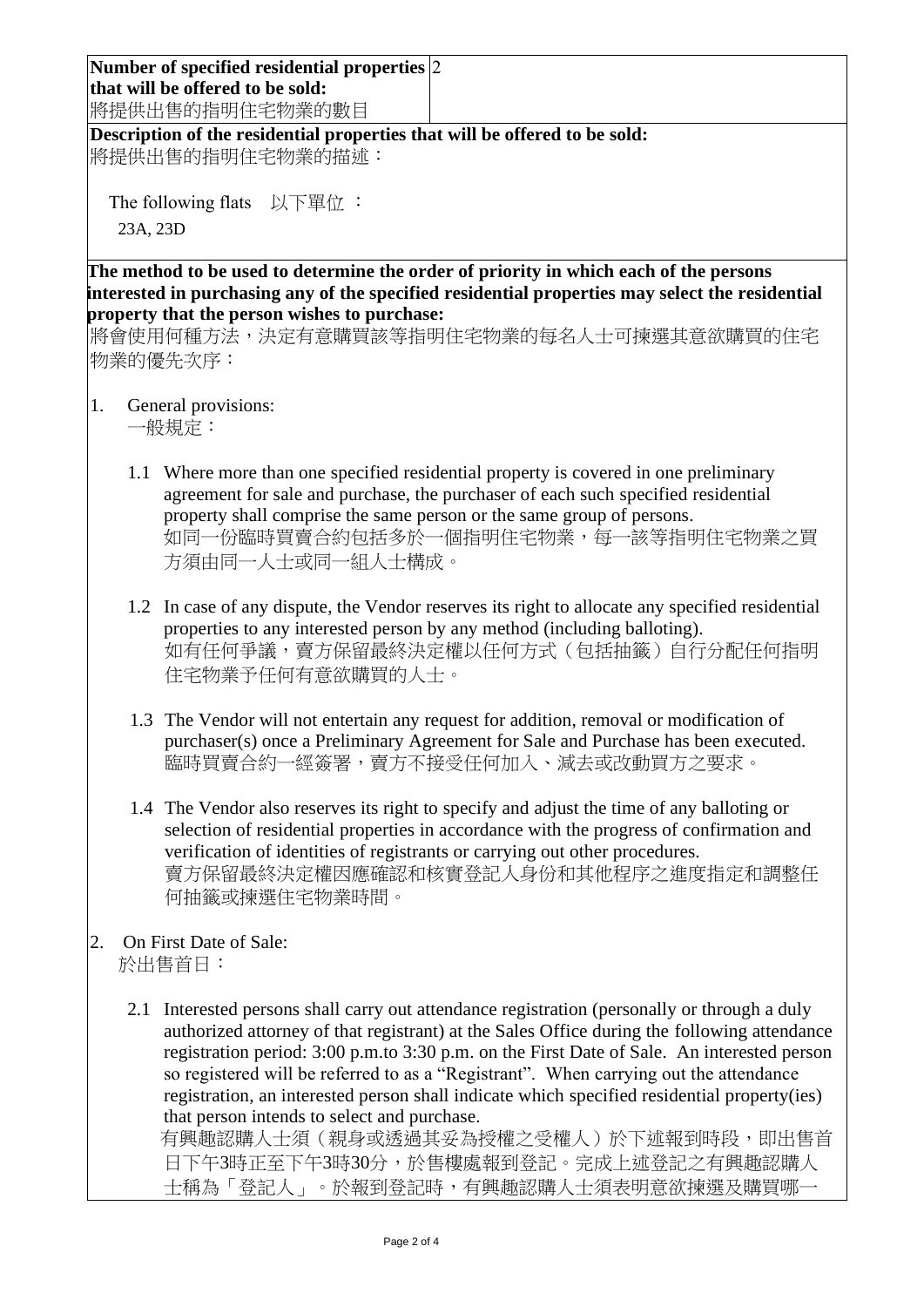個或多個指明住宅物業。

- 2.2 Where more than one Registrant indicate an intention to purchase the same specified residential property, the order of priorities among all Registrants in selecting specified residential properties included hereof shall be determined by balloting, and the registrants shall proceed to select specified residential properties which are still available at the time of selection in the order of priority according to the result of balloting. 如有多於一名登記人表明意欲認購同一指明住宅物業,所有登記人揀選本銷售安 排資料包括之指明住宅物業的優先次序以抽籤方式決定,而登記人將根據抽籤結 果分之順序揀選當時仍可供選擇的指明住宅物業。
- 2.3 Where there is no more than one Registrant indicating an intention to purchase the same specified residential property, each Registrant shall select and purchase the specified residential property(ies) which that Registrant has indicated an intention to select and purchase.

如並無多於一名登記人表明意欲認購同一指明住宅物業,登記人須揀選及購買其 已表明意欲揀選及購買之一個或多個指明住宅物業。

2.4 After the completion of the selection as aforesaid, the sale of any remaining specified residential properties will be on a first come first served basis. The Vendor does not accept any person interested in purchasing having queued up before the commencement of such sale.

完成上述揀樓後,尚餘之指明住宅物業將以先到先得形式發售。賣方不接受該發 售開始前在場輪候之人士。

3. On 7 August 2021 and thereafter: 2021年8月7日及之後:

First come First served. The Vendor does not accept any person interested in purchasing having queued up before the Time of the Sale on the date concerned. 以先到先得形式發售。賣方不接受相關日期出售時間前在場輪候之人士。

**The method to be used, where 2 or more persons are interested in purchasing a particular specified residential property, to determine the order of priority in which each of those persons may proceed with the purchase:**

在有兩人或多於兩人有意購買同一個指明住宅物業的情況下,將會使用何種方法決定每名該 等人士可購買該物業的優先次序:

Please refer to the above method. 請參照上述方法。

In case of any dispute, the Vendor reserves its right to allocate any specified residential properties to any interested person by any method (including balloting). 如有任何爭議,賣方保留最終決定權以任何方式(包括抽籤)自行分配任何指明住宅物業予 任何有意欲購買的人士。

## **Other matters:**

其他事項:

(a) The sale of the specified residential properties is subject to availability. Please note that the completion of the attendance registration, any order of priority in respect of the selection of specified residential properties, or the Vendor's admittance of any person to any place where